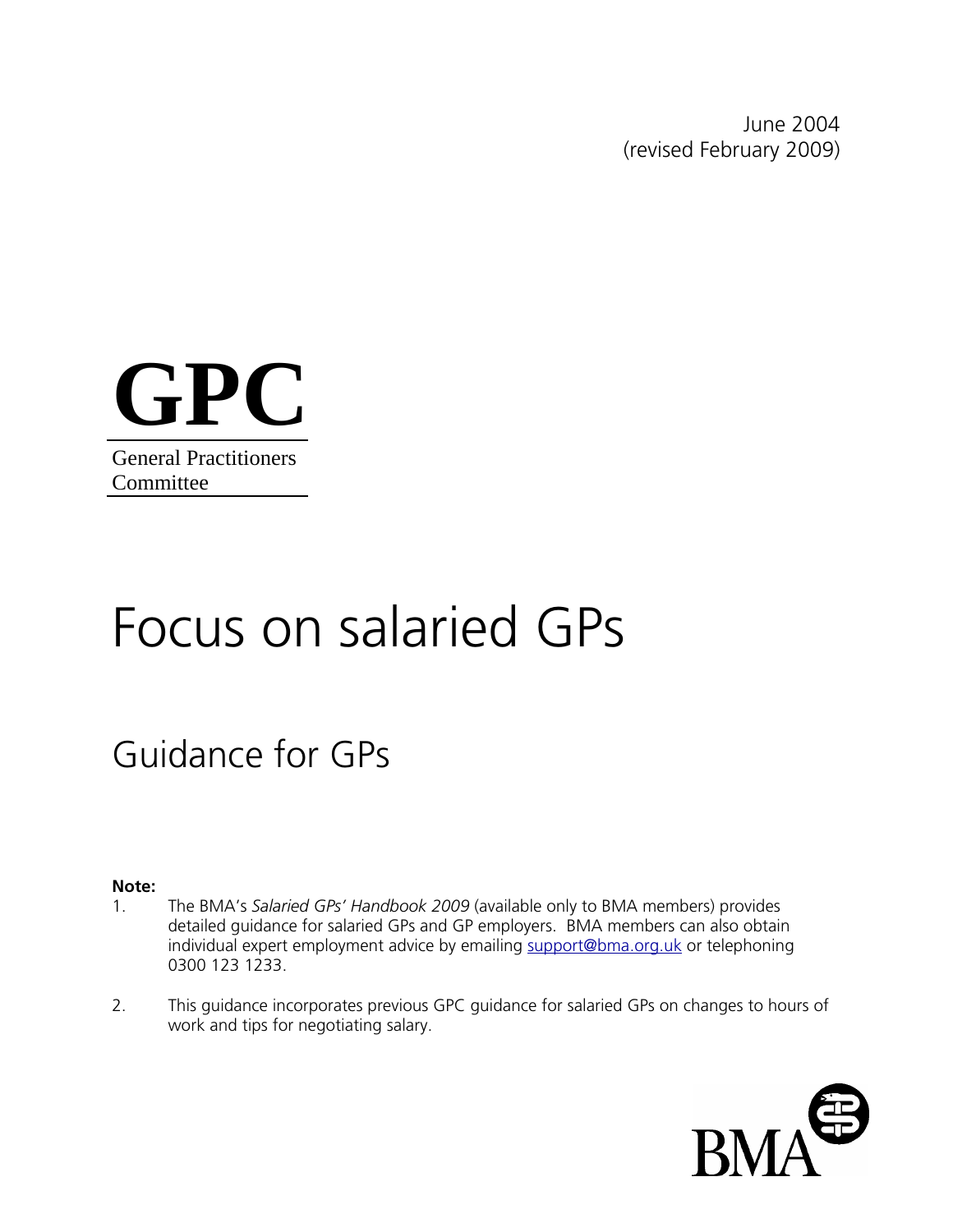# **Focus on salaried GPs**

This guidance note has been produced by the General Practitioners Committee (GPC) to:

- explain the minimum terms and conditions for salaried GPs (the Model contract), which came into effect under the new General Medical Services (nGMS) contract on 1 April 2004.
- explain the process of changing hours of work in light of the extended access DES
- provide guidance to PMS and APMS salaried GPs
- provide guidance on negotiating salary and appropriate uplifts.

Although there may be some differences in process in each of the four countries of the UK, the principles of this guidance apply to all.

# **The Model salaried GP contract**

The nGMS contract negotiations led to the NHS Confederation, Departments of Health and the GPC agreeing a model offer letter and set of minimum terms and conditions (which together are known as the Model contract) to be used by a GMS practice or PCO when employing a salaried GP on or after 1 April 2004.

The Model contract represents good employment practice and was designed to ensure a common standard for all GPs employed by GMS practices and PCOs. The aim is also that this standard will have a knock-on effect with those employed by PMS and APMS being able to negotiate improved terms where those offered do not meet the minimum set out in the Model contract.

#### **Who does the model contract apply to?**

The Model contract refers to a 'salaried general practitioner', and so includes the following employed GP:

- salaried GP who undertakes special interest work (a GPwSI)
- assistant
- associate
- GP retainee
- Flexible Career Scheme GP
- returner scheme GP
- salaried GP employed to work out-of-hours.

For the Model to apply to these doctors, they must be:

- employed by a GMS practice or PCO
- with their employment commencing on or after 1 April 2004.

If the above qualifying criteria are met then it is not possible for the employer to offer less favourable terms and conditions than those set out in the Model contract. This is because the National Health Service (General Medical Services Contracts) Regulations 2004 (Statutory Instrument 2004, number 291) states as follows, and this is reflected also in the standard GMS contract between GMS practices and the PCO:

'The contractor shall only offer employment to a general medical practitioner on terms and conditions which are no less favourable than those contained in the "Model terms and conditions of service for a salaried general practitioner employed by a GMS practice" [henceforth referred to as "the Model"] published by the British Medical Association and the NHS Confederation as item 1.2 of the supplementary documents to the new GMS contract 2003.' (Schedule 6, part 4, paragraph 63.)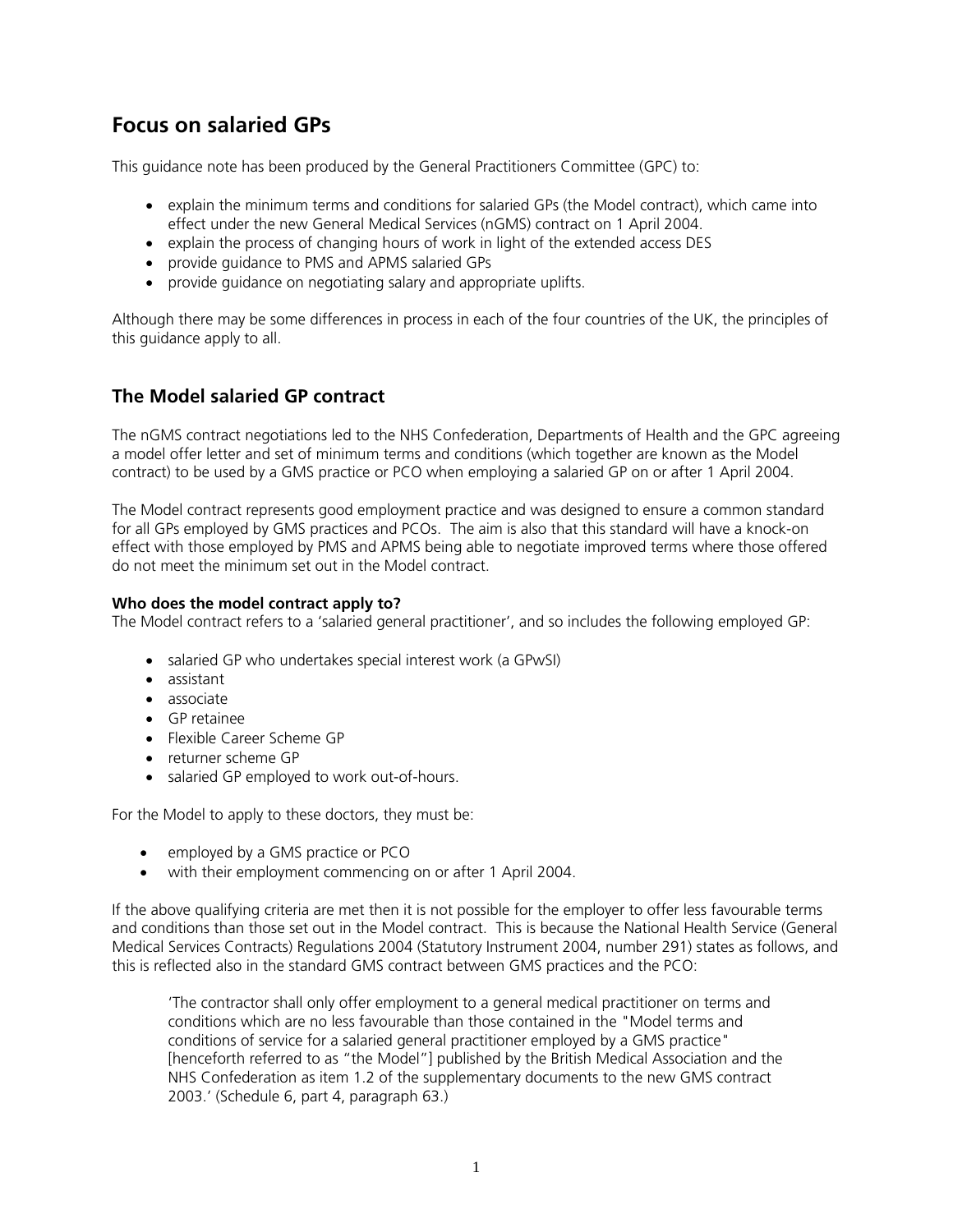#### **Consequences of not offering the Model contract**

There are severe consequences for a GMS practice which does not offer at least the Model contract to a new salaried GP, with the ultimate sanction being the withdrawal by the PCO of the GMS provider contract. This is set out in schedule 6, paragraph 115 of the above Regulations.

PCOs are also obliged to offer at least the Model contract. If this is not adhered to then ultimately an instruction can be sent from the Health Department.

BMA members should contact the BMA immediately if they are employed by a GMS practice or PCO and have not been offered the minimum terms and conditions. BMA contact details are given at the end of this guidance note.

Please note that the BMA provides an employment contract checking service for BMA members. GPs are encouraged to take advantage of this service before signing an employment contract, as it is advisable to rectify any contractual problems before the contract is in force.

#### **Those employed before 1 April 2004 and/or employed by a PMS or APMS practice**

The GPC recommends that all GPs, regardless of employer or when employed, should be employed on terms and conditions of service that are no less favourable than the Model. This will ensure that contractors will not face a discrimination claim (eg under the Part Time Workers Regulations or sex discrimination legislation) which may result from employing salaried GPs on different terms and conditions of employment. It will also help to ensure good recruitment and retention of staff, particularly with the migration of salaried GPs to GMS practices.

#### **Improvements to the Model contract**

Employers have the flexibility to offer enhanced terms and conditions – for example, to aid recruitment and retention.

#### **Employment law protection for all salaried GPs**

All salaried GPs and employers should ensure that the terms and conditions offered complies with statutory employment law.

If in doubt, the BMA offers individual advice to GPs who are BMA members.

#### **What do the Model terms and conditions for salaried GPs contain?**

The Model terms and conditions bring important improvements to the terms and conditions of salaried GPs, in line with the terms and conditions of other employed doctors in the NHS.

The Model contains the minimum terms that must be offered to full-time salaried GPs (with these available on a pro rata basis for those who work part-time) employed by a GMS practice or PCO on or after 1 April 2004.

It is also possible for all salaried GPs to be employed on enhanced terms and conditions.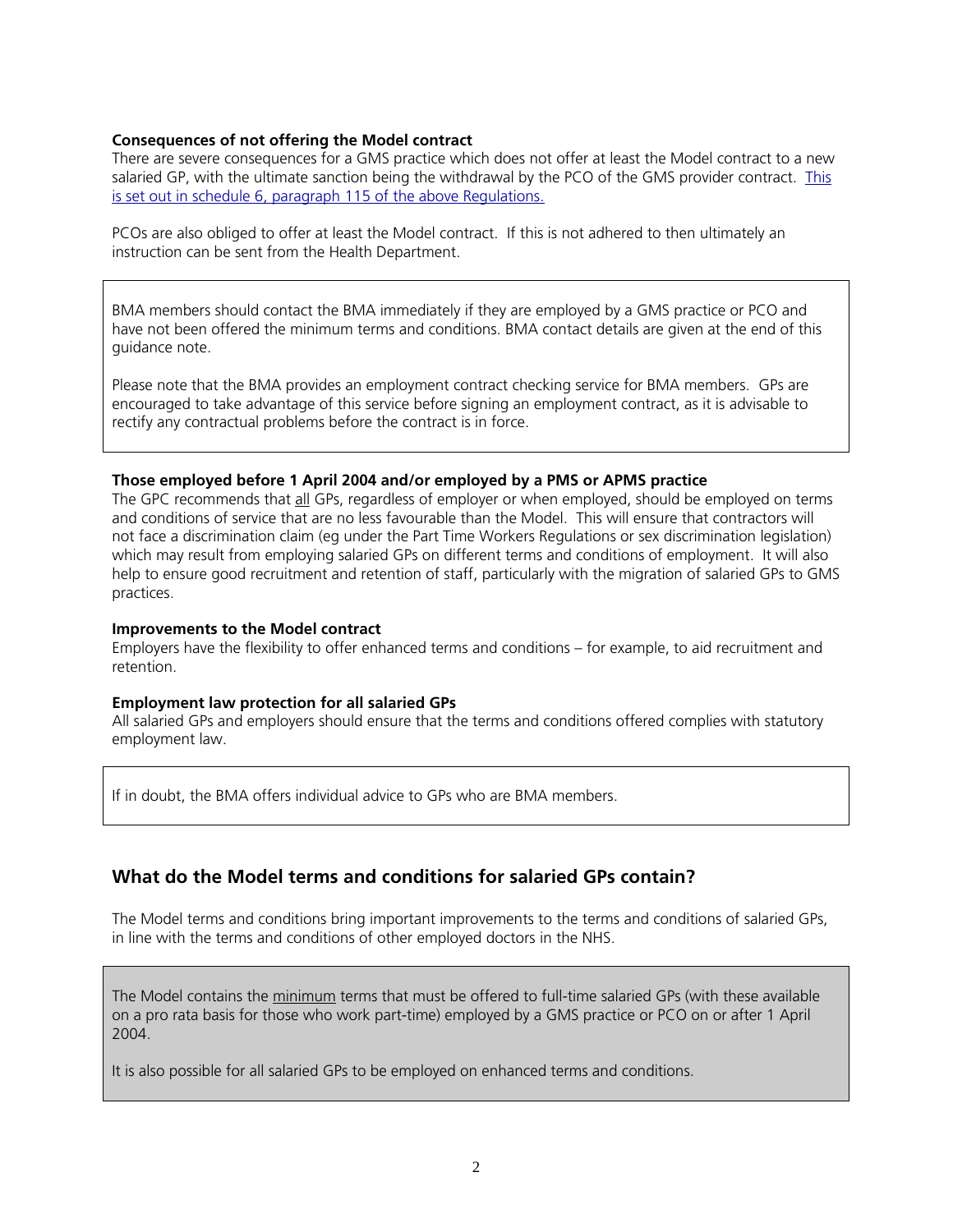#### **Hours of work**

Under the Model, full-time is defined as 37.5 hours per week. The Model breaks this amount down to nine notional sessions of 4 hours and 10 minutes per session – although the time of a session can be altered to suit the parties.

Working hours should be carefully defined in a job plan. A job plan is a condition of the Model, and the BMA/GPC has produced quidance on the content of a [job plan which is available online.](http://www.bma.org.uk/employmentandcontracts/employmentcontracts/salaried_gps/jobplannov05.jsp)

#### *Part-time working*

The ratio of contracted hours in relation to the definition of full time as 37.5 hours a week determines a less than full-time employee's entitlements to annual leave, public holidays, protected continuing professional development (CPD) time and pensionable service.

The salary of part-time employees should be calculated pro rata in relation to this definition of full time hours - for example, a GP employed for five sessions should receive 5/9ths of the full time salary.

#### *Additional hours*

If a salaried GP accepts a contract of more than 37.5 hours then the extra time must be recognised by a pro rata increase in salary. Extra non-contractual hours must be mutually agreed and should be either remunerated or recognised with time off in lieu.

Practitioners employed in salaried posts will have the basic rights and protection as the European Working Time (ETW) Regulations provide. This includes (but is not limited to):

- a working time limit of an average working week of 48 hours a week which a worker can be required to work (though workers can choose to work more if they sign an individual waiver form)
- a right to a minimum 20 minutes' rest break where the working day is longer than 6 hours.

It is an employer's duty to ensure that employees are given adequate rest breaks. The times quoted above are the minimum, and where work patterns can be intensive or stressful there is a case for longer breaks to be implemented.

#### *Changing hours of work*

For guidance on the action to take if the employer proposes to change the contracted hours of work (eg for the extended access DES), see the section below on changing hours of work.

#### **Annual leave**

Under the Model, full-time salaried GPs are entitled to a minimum of 30 working days per annum. They are also entitled to 10 statutory and public holidays per year (which includes two "NHS days" which NHS staff receive and these two days may be taken at any time by the salaried GP). These amounts of leave should be calculated pro rata for part-time salaried GPs.

To calculate the annual leave entitlement (minus statutory/public holidays):

- number of contracted hours worked per week  $x \cdot 0.8$  = number of days leave per year [D]
- $D \times 7.5$  = number of hours of leave per year

If 'NHS days' are added to annual leave entitlement, then calculate the full entitlement as follows:

• number of contracted hours worked per week  $x$  (32 divided by 37.5 = full entitlement

Please note that the above ready reckoner calculations do not include bank/public holidays. The model contract states that full-time salaried GPs will receive these days off in addition to their annual leave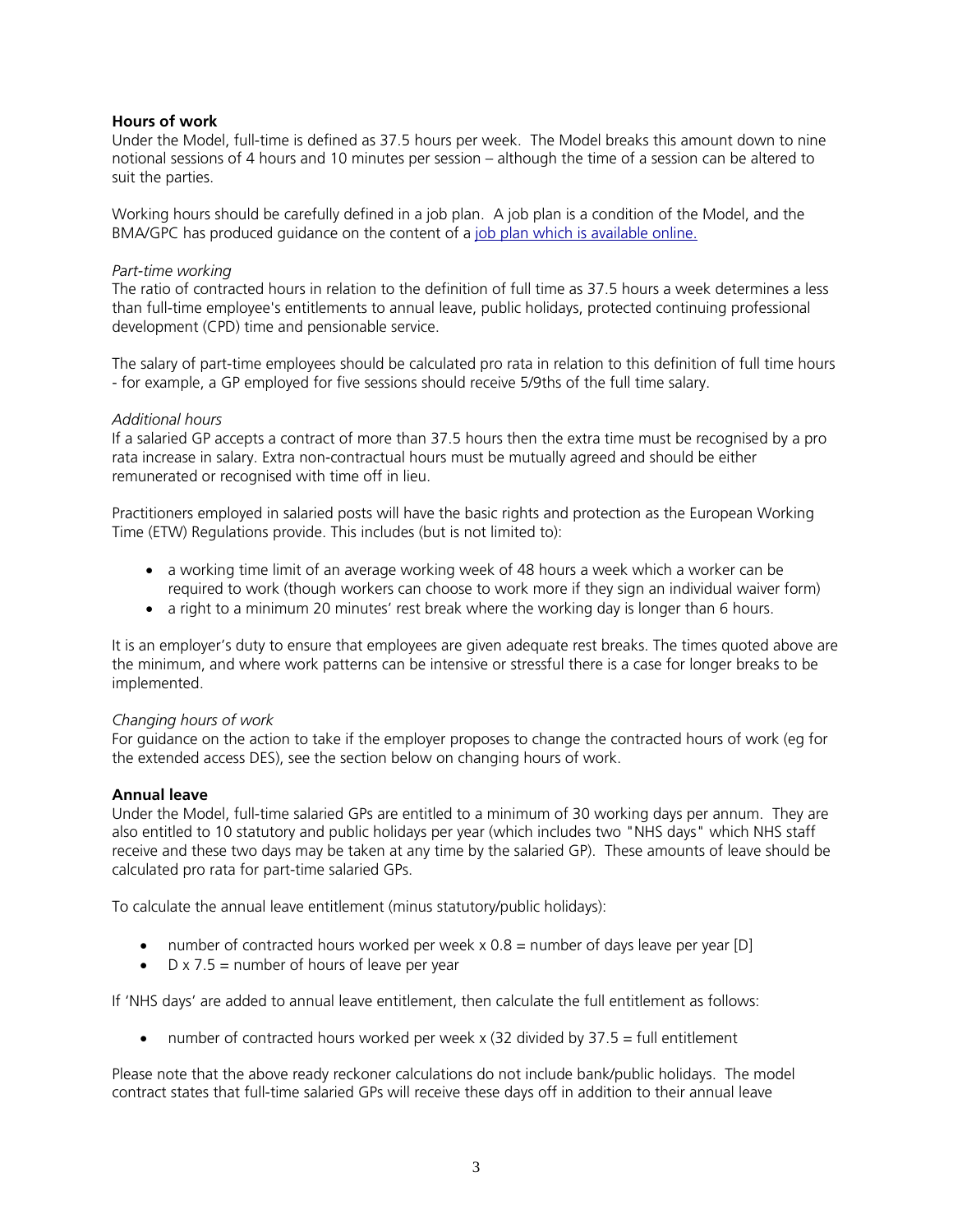entitlement and that where they are required to work on these days to time off in lieu. It is good employment practice to provide additional time off when a part-time salaried GP's normal days of work do not fall on a bank/public holiday. More details of this are set out in the BMA's *Salaried GPs Handbook 2009*, and BMA members are advised to contact the BMA for individual advice on this.

#### **Salary**

The Model contract notes that the DDRB salary range will apply for both GMS and PCO-employed GPs. The minimum salary for a full-time salaried GP (pro rata for those working less than full time) employed under the Model contract is £52,462 for 2008/09, as recommended by the independent Doctors' and Dentists' Review Body's (DDRB). While the DDRB suggests a salary range for 2008/09 of £52,462 to £79,167, this is only a minimum range, and employers have the flexibility to offer enhanced pay rates to aid recruitment. Employers cannot offer less than this.

In addition, under the Model contract a salaried GP's salary must be uplifted annually at least in line with the DDRB recommended increase. For 2008/09 the DDRB recommended an overall uplift of 2.2% for salaried GPs on the 2007/08 figures.

Please see the later guidance to salaried GPs on negotiating salary.

For details of how the salary of those who work less and more than full-time should be calculated, please see the previous section of hours of work.

#### **Pension**

Details on the NHS pension scheme for salaried GPs is set out in the BMA's *Salaried GPs' Handbook 2009* and in the BMA Pensions Department [factsheet for GPs.](http://www.bma.org.uk/pensions)

#### **Job Plan**

The Model notes that a job plan must be produced and appended to the salaried GP's terms and conditions. The job plan is a key component of the Model contract.

The job plan produced should outline the employee's normal duties, workload and important non-clinical roles undertaken within paid work time (such as participation in practice meetings, clinical governance, primary health care team meetings, etc). An element of flexibility between both parties, for example regarding working later when busy and leaving early when not so busy and for childcare reasons, may be mutually agreed.

The GPC has produced detailed [job planning guidance](http://www.bma.org.uk/employmentandcontracts/employmentcontracts/salaried_gps/jobplannov05.jsp).

#### **Continuing Professional Development**

#### *Entitlement to protected time for CPD*

Full-time salaried GPs employed under the Model contract are entitled to at least four hours per week on an annualised basis of protected time for professional development. This is adjusted on a pro-rata basis for parttime employees. For FCS and retainer scheme GPs it is subject to a minimum of eight protected sessions.

#### *Use of protected CPD time*

CPD time should be used according to the educational needs of the salaried GP, as specified by their NHS appraisal and personal development plan (PDP). The CPD protected time may be relevant to the priorities of the practice and the wider NHS, provided it is in accordance with the doctor's PDP.

The arrangement for taking CPD is discussed in detail in the GPC's job planning quidance. The model contract allows CPD time for full and part-time salaried GPs to be accrued and taken on a flexible basis. Using the CPD time flexibly allows it to be taken in a variety of ways and to accommodate different learning styles in order to meet a GP's personal development needs. For example, it could be accrued to be taken in blocks for courses and/or in single hours for meetings.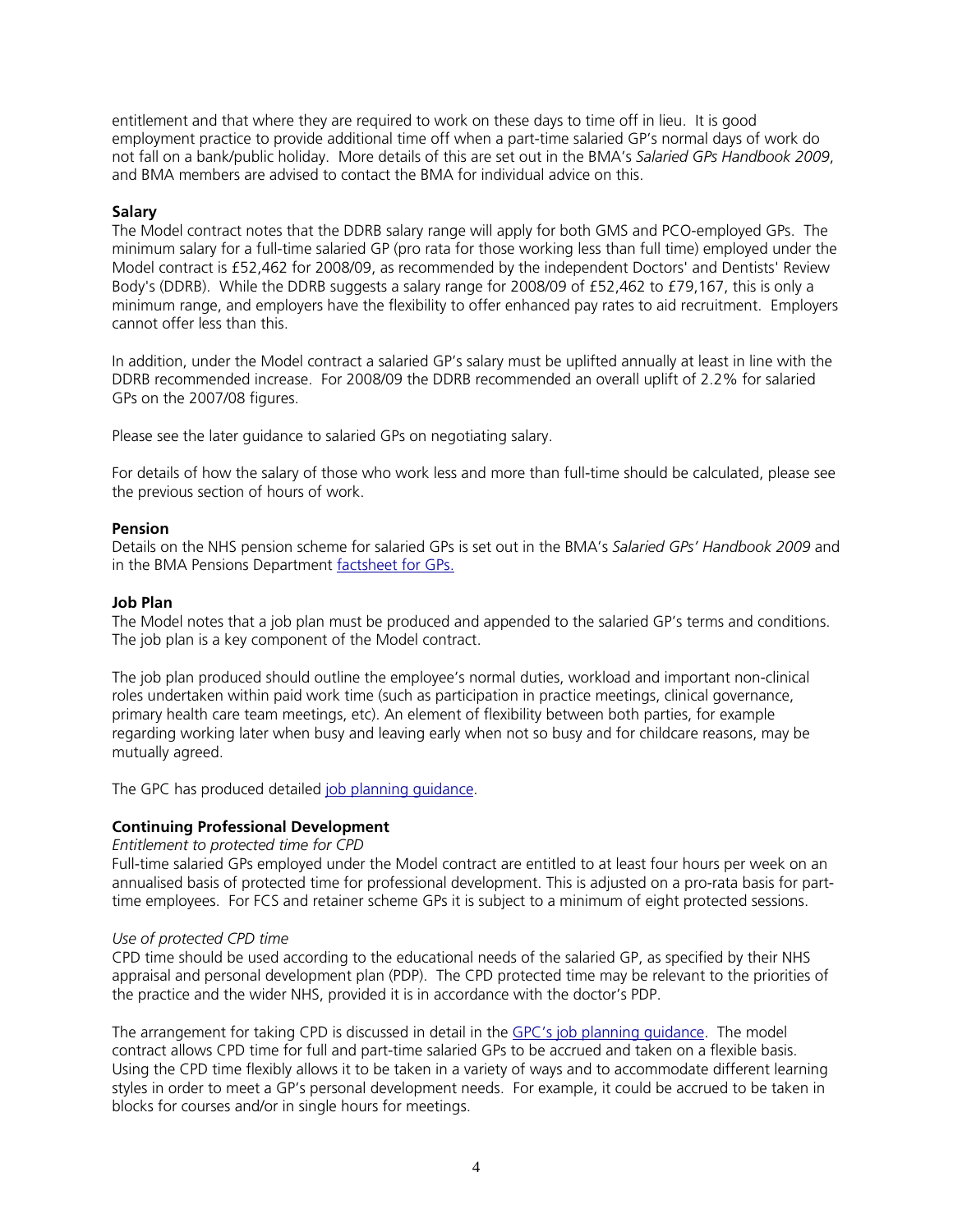The employer and salaried GP may mutually agree to use some of the allocated CPD time to allow the salaried GP to extend their management and development skills (e.g. to allow the salaried GP to take responsibility for a QOF domain). This should be with the proviso that these activities are used for the salaried GP's development and that sufficient time is available for other personal development opportunities. The proportion of time spent on this will depend on the GP's PDP.

CPD activities may include:

- self-directed/private study, i.e. to keep up to date and/or for professional exam preparation
- developing and/or updating a personal development plan
- courses
- specific clinical refresher experience
- audit
- practitioner or self-directed learning groups
- PCT protected learning events
- researching clinical queries
- obtaining clinical experience relevant to specific PDP aims
- management development activities provided these benefit the salaried GP's personal or skills development
- in-house practice based educational meetings (excluding practice meetings which do not have a direct educational purpose, such as business, practice development, multi-disciplinary clinical team meetings, etc, since there is separate provision for these under the model contract).

The balance of these various CPD activities needs to be appropriate to the individual's educational and developmental needs.

#### *NHS GP appraisal*

Under the Performers List regulations, it is compulsory for all NHS GPs to participate in NHS GP appraisal.

The BMA has sought external legal advice which has noted that time must be set aside during working hours for a salaried GP to prepare for NHS GP appraisal. This further noted that this preparation time was in addition to the protected CPD time of four hours (pro rata) per week.

The appraisal interview itself should be taken outside of the minimum CPD time, but within normal working hours. If it is not possible for the appraisal interview to be conducted during normal working hours, the interview may be held outside of working hours provided the salaried GP agrees and receives appropriate reimbursement or time off in lieu.

Salaried GPs are not require to contribute financially for an NHS appraisal. Funding for appraisal for salaried GPs employed by a GMS practice is via an appraisal premium which is included in the practice's global sum. Comparable arrangements should be in place for PMS practices. Funding for appraisal for PCO-employed GPs and freelance GPs is via the PCO. Further details are available in the [GPC guidance note on appraisal funding.](http://www.bma.org.uk/ap.nsf/Content/appraisfund031104)

#### *CPD leave entitlements*

A full-time salaried GP working 37.5 hours per week is entitled to 208 hours of CPD a year. To calculate a part-time salaried GP's CPD entitlement:

- number of hours worked per week  $x \cdot 6.4$  = number of minutes of CPD per week [X]
- X divided by  $60 =$  number of hours of CPD per week  $[Y]$
- $X$  or  $Y \times 52 =$  annual entitlement to CPD ( $X =$  minutes;  $Y =$  hours).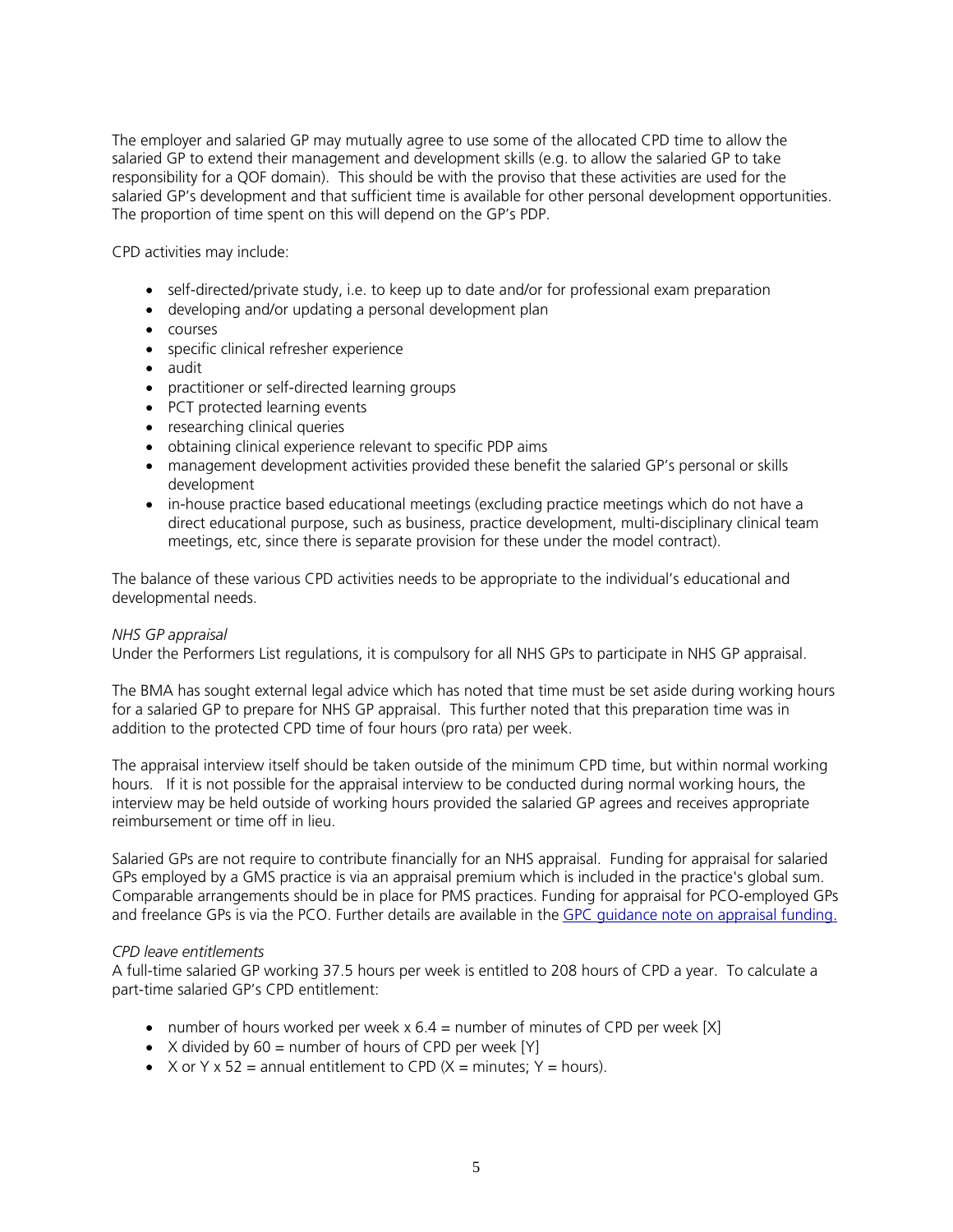Please note that Flexible Career Scheme and retainer scheme GPs are entitled to a minimum of 8 protected sessions per year for CPD regardless of working hours.

#### **LMC levies**

Under the Model contract, the employer (ie the practice or the PCO) will pay the LMC voluntary levy for the salaried GP.

#### **Continuity of NHS service**

Paragraph 1.7 of the Model terms and conditions defines NHS employment as previous work for an NHS Trust, PCO, Strategic Health Authority or Special Health Authority (or any of the predecessors in title of those bodies or the equivalent bodies in Wales, Scotland and Northern Ireland), together with time as a GP provider or performer . Thus time spent as a GP principal, salaried GP or locum GP is regarded as NHS employment. The GPC lawyer's view is that the wording of paragraph 1.7 means that previous salaried GP work and locum GP work (regardless of the employer or contractor) is counted provided that the GP was performing primary medical services.

Details of how paragraph 1.7 may affect a salaried GPs' entitlement to maternity, sickness and redundancy under the model contract, as well as the types of breaks that do not affect continuity of service, are set out in the relevant sections below. The GPC lawyer's expert opinion in these sections has been confirmed by external lawyers. However, please be aware that because of the wording of the model contract it is not possible to give a definitive view.

#### **Maternity leave benefits**

#### *Statutory minimum leave and pay*

All employees are now statutorily entitled to 52 weeks' maternity leave – made up of 26 weeks' ordinary maternity leave and 26 weeks' additional leave - regardless of how long they have worked for their employer.

Maternity Allowance (MA) will be payable up to 39 weeks (subject to the employment and earnings criteria test), with Statutory Maternity Pay (SMP) payable up to 39 weeks if the qualifying criteria for it are met. For general details on the qualifying criteria, please see the DBERR website [\(www.dberr.gov.uk\)](http://www.dberr.gov.uk/). BMA members can receive advice on how this applies to them by contacting the BMA. Also, the BMA *Salaried GPs' Handbook 2009* contains detailed guidance on the statutory provisions.

#### *Maternity pay under the Model salaried GP contract*

Under the Model contract, salaried GPs will be entitled to the provisions of the General Whitley Council (GWC) Handbook (Section 6). While the GWC Handbook no longer applies to non-doctor NHS employees, it is still applicable in this context as it is explicitly referred to in the Model salaried GP contract.

The most recent changes to the maternity leave arrangements of the General Whitley Council benefits were identified in the English Department of Health's Advance Letter (GC) 1/2003, which is available on the DoH's [website](http://www.dh.gov.uk/en/Publicationsandstatistics/Lettersandcirculars/Advancedletters/DH_4062467) - and this is similarly replicated in Scotland, Wales and NI. Section 6 of the General Whitley Council Handbook is attached to the letter and explains the maternity leave and pay entitlements of NHS employees under the NHS contractual maternity leave scheme. However, it must be noted that our legal view is that where there is any inconsistency between the GWC Handbook requirements and the provisions of the Model contract, the Model contract prevails.

In summary under the model salaried GP contract:

• a salaried GP working full-time or part-time will be entitled to paid and unpaid maternity leave of 52 weeks in total if she has 12 months of NHS continuous service at the beginning of the eleventh week before the expected week of childbirth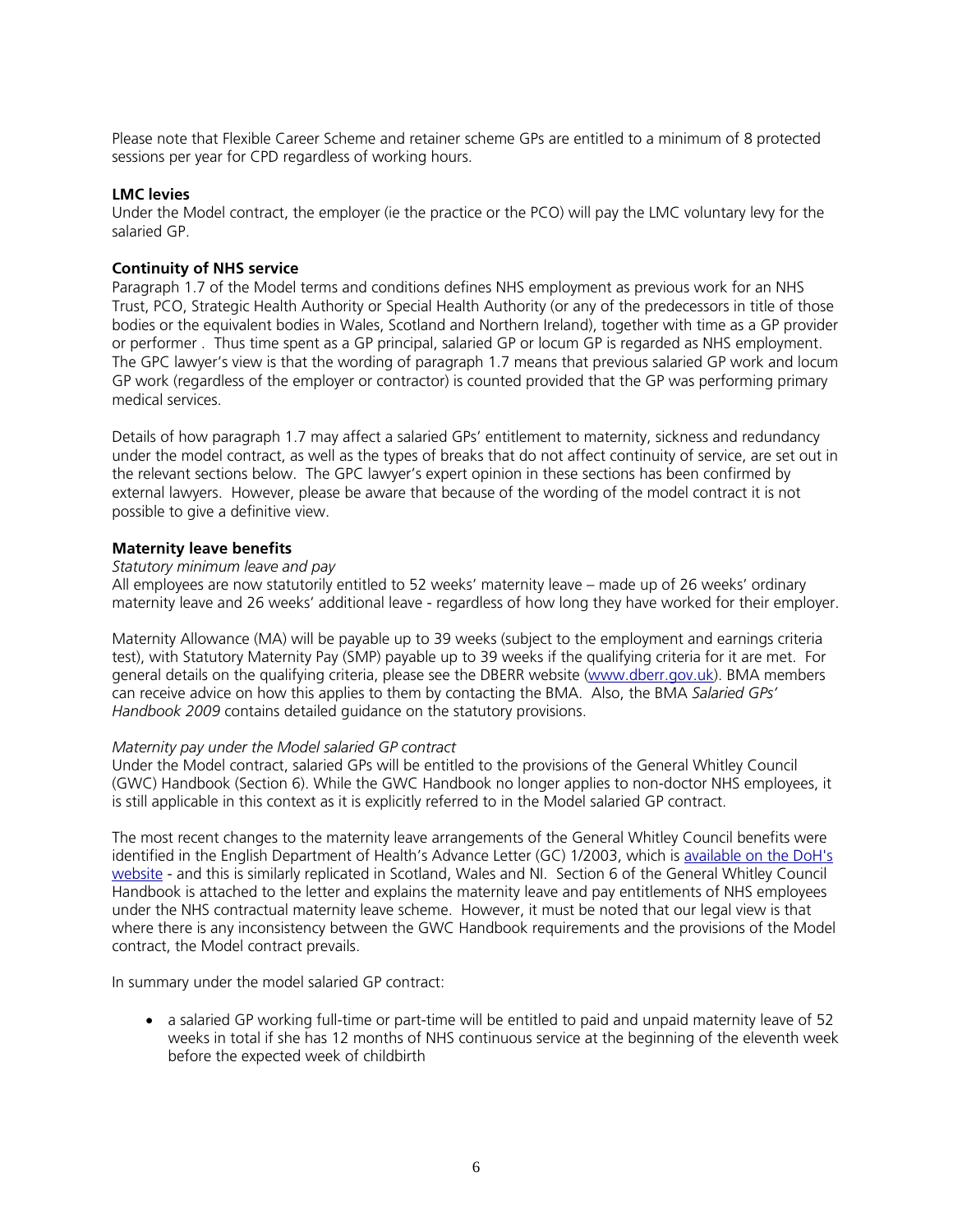- the amount of contractual maternity pay receivable is as follows:
	- for the first eight weeks of absence, the employee will receive full pay, less any SMP or MA receivable
	- for the next 14 weeks, the employee will receive half of full pay plus any SMP or MA receivable providing the total amount does not exceed full pay
- to be eligible for the above benefits a doctor must fulfil certain notification requirements before the end of the 15<sup>th</sup> week before the expected date of childbirth
- statutorily if the salaried GP is eligible for SMP or MA, they will now receive SMP or MA for the next 17 weeks in total (even though the GWC refers to the next four weeks) since SMP or MA are now available for 39 weeks in total
- with prior arrangement of the employer the entitlement may spread differently across the maternity leave
- employees will also be entitled to unpaid leave for the remainder of the 52 weeks.

In terms of what counts as NHS service, our legal view is that paragraph 1.7 of the model contract means thatprevious service as a GP principal, salaried GP and/or locum should be classed as NHS service.<sup>1</sup> Work for a PCO and NHS hospital certainly counts as NHS service.

For the purposes of calculating whether a salaried GP meets the 12 months of continuous service qualification, if a doctor has a break in service (ie has not done any NHS work) for over three months in the preceding 12 months then the calculation of the continuous service must start again. However, the following breaks in service are disregarded (but not count as service):

- break in service of three months or less
- absence due to maternity, paternity or adoptive leave (paid or unpaid)
- employment under the terms of an honorary contract
- up to 12 months abroad as part of a definite programme of postgraduate training on the advice of the Postgraduate Dean or College or Faculty Advisor in the specialty concerned
- up to 12 months (exceptionally extended by a further 12 months at the discretion of the employer) of voluntary service overseas with a recognised international relief organisation.

While the GWC Handbook notes that NHS GP locum work does not count as service, our legal view is that this is inconsistent with the Model contract and thus should not be incorporated into the maternity provisions for salaried GPs. On this basis all GP locum work (where the locum is providing primary medical services) will count as NHS service provided that there is no substantive break in NHS service.

It has been a grey area as to whether a salaried GP who goes on maternity leave and returns to another GP practice would be required to repay her maternity pay, less any Statutory Maternity Pay, to her original employer. Advice from the GPC lawyer is that the wording of the model salaried GP contract (reading paragraph 1.7 of the model contract and the GWC maternity provisions together) is likely to mean that if a salaried GP goes on maternity leave and returns to another GP practice or NHS employer then she is entitled to retain her full maternity pay from her original employer. This advice is based on the expert opinion of the GPC lawyer. However, due to the wording of the model contract it is not possible to give a definitive view. The box below outlines the difficulties in giving this advice.

<span id="page-7-0"></span> $<sup>1</sup>$  The views of the GPC lawyer are based on expert opinion and confirmed by an external firm of lawyers. Please be aware however that because</sup> of the wording of the model contract it is not possible to give a definitive view.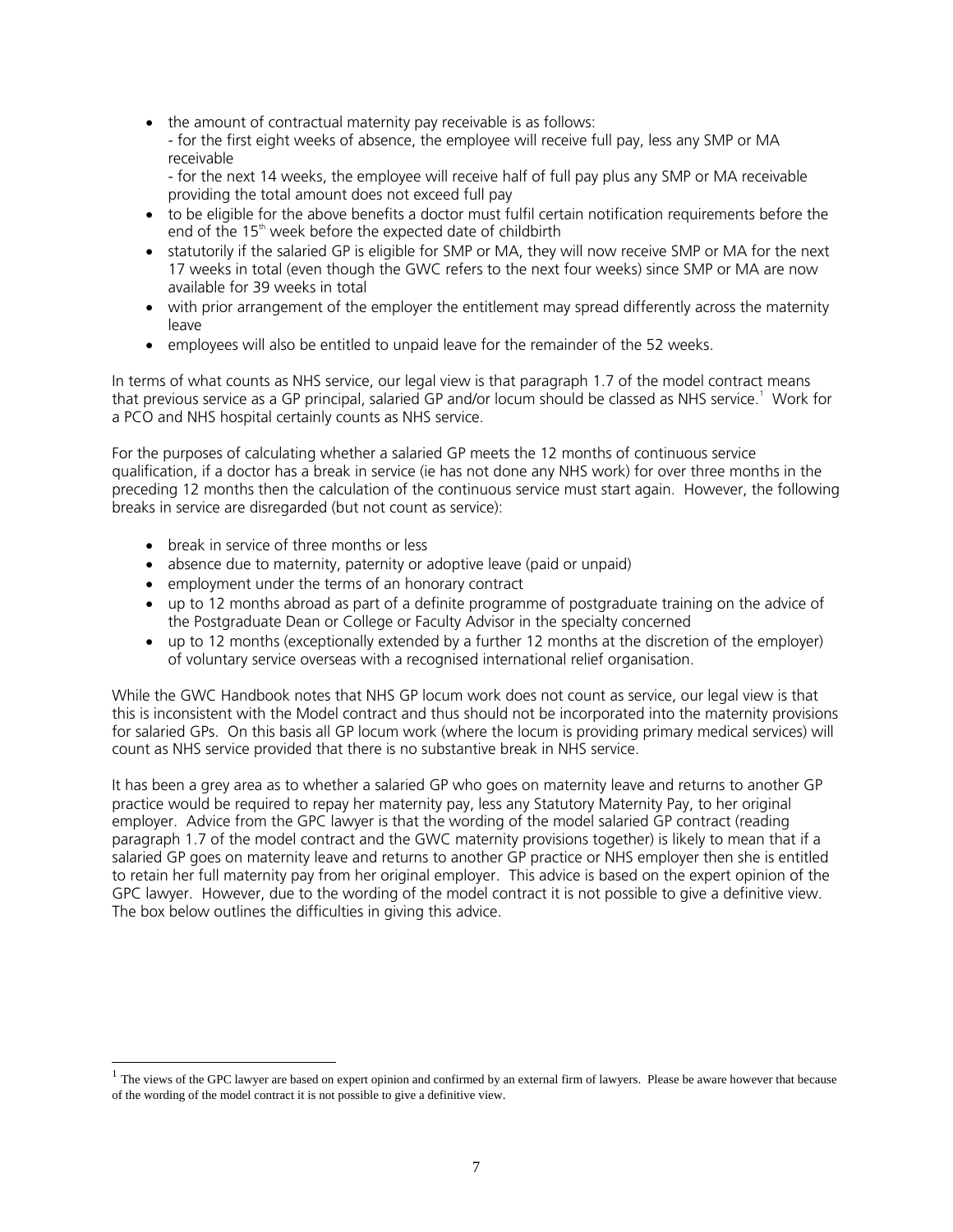The Model refers to the maternity provisions in GWC section 6. Historically, the GWC when drafted was not intended to apply to GP practices; hence, when interpreting the definition of NHS employer for maternity pay purposes, there is a difficulty. If the definition of NHS employer under GWC does not refer to GP providers as employers, then under GWC paragraph 5.2.3 a salaried GP will not be entitled to paid and unpaid maternity leave even if she returns to the same employer. This is clearly nonsensical. Furthermore, GWC part C (which refers to continuous service) carves out a definition of NHS employer and implies that this definition, which excludes GP providers, does not apply elsewhere in the document. Due to the imprecise nature of the drafting of GWC and the lack of a clear definition of NHS employer, it would be reasonable in the circumstances to revert to the definition in paragraph 1.7 of the Model (which recognises working for a GP practice as NHS employment) and include GP providers in the definition of an NHS employer for the purposes of maternity.

When the Model contract was introduced the maternity provisions were consistent with hospital doctors. However, since then hospital doctors have received the following enhanced maternity pay arrangements:

- for the first 8 weeks of absence, full pay less any SMP or MA receivable;
- for the next 18 weeks, half of full pay plus any SMP or MA receivable provided that the total receivable does not exceed full pay
- 13 weeks' SMP or MA that they are entitled to under the statutory scheme.

Salaried GPs and their employers may therefore wish to renegotiate their individual employment contracts to reflect the above enhanced provisions.

#### **Sickness leave benefits**

Further guidance on the statutory and contractual provisions are set out in the BMA Salaried GPs' Handbook 2009.

#### *Statutory sick pay*

All employees are entitled to at least Statutory Sick Pay (SSP) from their employer. SSP is payable on the fourth day of any period of sickness and is then paid for every day that you would normally be working for up to a maximum of 28 weeks. It is not possible to claim SSP at the same time as SMP or statutory paternity or adoptive pay.

#### *Provisions under the Model salaried GP contract*

The Model contract offers improved sick leave benefits, in line with hospital doctors.

Under the Model, 'a practitioner absence from duty owing to illness, injury or other disability shall… be entitled to receive an allowance in accordance with the NHS scale contained in paragraph 225 of the Hospital Conditions of Service.' This means that those salaried GPs employed under the Model will be able to receive the following sick leave allowances:

- during the first year of NHS service: one month's full pay and (after completing four months' service) two months' half pay
- during the second year of NHS service: two months' full pay and two months' half pay
- during the third year of NHS service: four months' full pay and four months' half pay
- during the fourth and fifth years of NHS service: five months' full pay and five months' half pay
- after completing five years of NHS service: six months' full pay and six months' half pay.

#### *Calculating years of service for sick leave under the Model*

All previous continuous NHS service (including locum service) is aggregated for the purposes of sick leave. Continuous service means without a break of more than 12 months, although there are specific circumstances in which a break of more than 12 months does not mean a break in qualifying service. NHS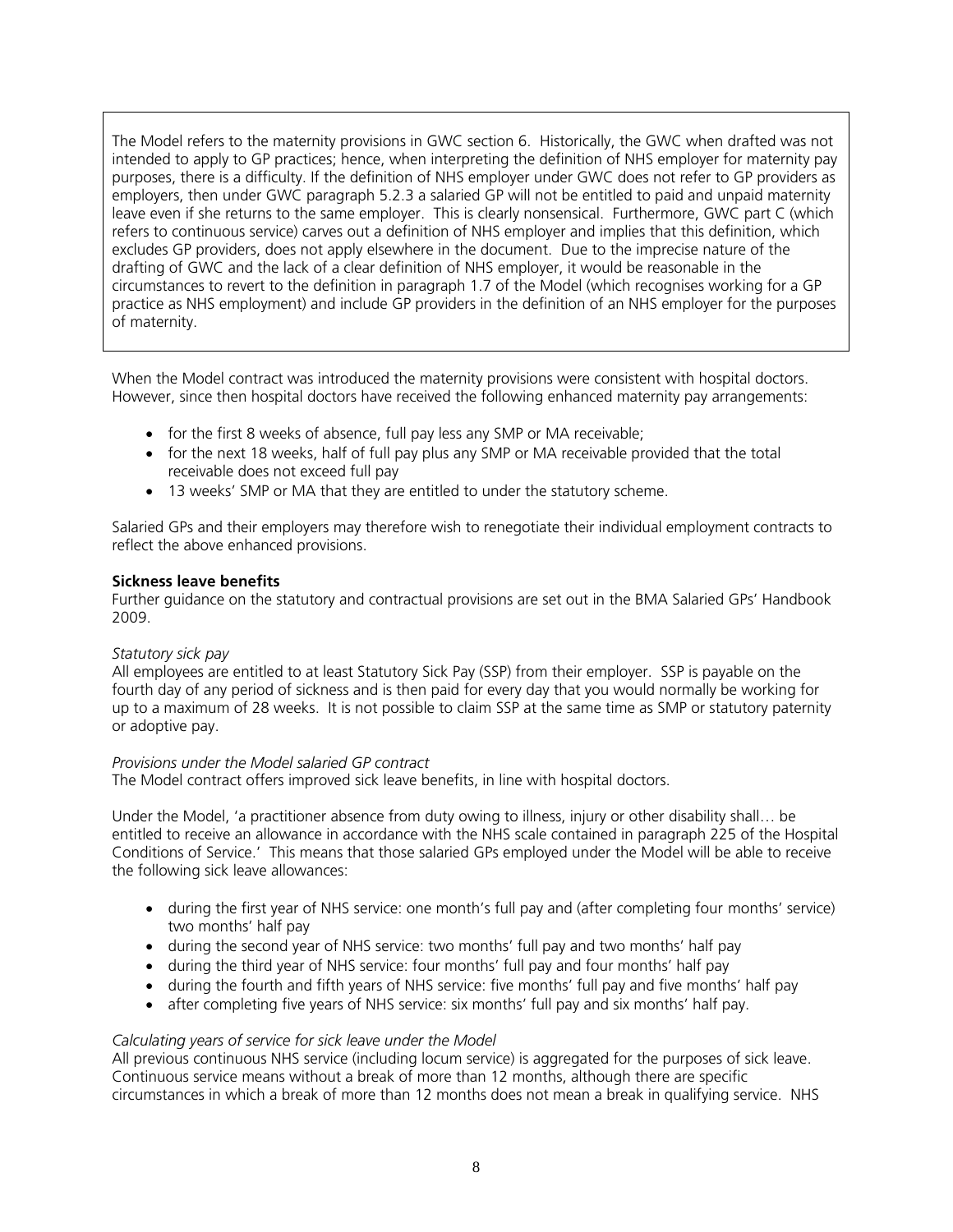service here certainly refers to any work undertaken for a PCO and in an NHS hospital. In addition, as paragraph 1.7 of the model contract notes that NHS employment includes all GMS, PMS and APMS work undertaken as a GP principal, salaried GP and locum doctor, the view of the GPC lawyer is that this wording can be interpreted as meaning that such work counts as previous service for the purpose of calculating continuous NHS service.<sup>2</sup>

Further details are contained in paragraphs 225 to 244 of the [Hospital Medical and Dental Staff terms and](http://www.dh.gov.uk/assetRoot/04/07/40/14/04074014.PDF)  [conditions of](http://www.dh.gov.uk/assetRoot/04/07/40/14/04074014.PDF) service and section 57 of the Whitley Council Handbook.

#### **Unfair dismissal and redundancy**

The statutory and contractual position is set out in detail in the *BMA Salaried GPs' Handbook 2009*.

#### *Statutory provisions*

Under employment law, an employee gains full employment rights after one year of service (in terms of eligibility to claim for unfair dismissal) and is eligible for statutory redundancy pay after two years. Appendix A sets out a brief legal position for employees with regard to some entitlements. However, as is noted in Appendix A it is possible to claim unfair dismissal from day one where dismissal is for certain reasons.

#### *Redundancy provisions for salaried GPs employed under the Model contract*

The view of the GPC's lawyer is that the wording of the Model contract can be interpreted to take a GP's continuous NHS service (including previous NHS hospital and/or NHS GP work, and also includes all salaried GP and locum GP work where the GP is performing primary medical services) into account for the purposes of contractual redundancy pay<sup>3</sup>[.](#page-9-1) Thus if a salaried GP has two years or more of continuous NHS service on joining a practice then he/she may automatically be entitled to contractual redundancy pay based on his/her previous years of service if a redundancy situation arose<sup>[4](#page-9-2)</sup> (although entitlement to the nominal statutory redundancy payment is only available after two years with their current employer).

Contractual redundancy pay = an additional redundancy payment available under the model salaried GP contract.

Statutory redundancy pay = available as of right to all employees but only after two years of service with a current employer.

For all employees, including salaried GPs, there are certain criteria that must be met before a redundancy situation applies (ie the dismissal of a salaried GP does not automatically mean that they have been made redundant). When considering the end of a contract of employment for a salaried GP, practices should seek expert legal advice. This is available to BMA members through the BMA, and so members should contact the BMA as a matter of urgency.

If a redundancy situation applies, then the provisions of s45 of the General Whitely Council Handbook will apply (reproduced at appendix B – see pdf attachment). However, due to the recent age discrimination regulations it is likely that some of these provisions (eg regarding not being entitled to redundancy pay at 65 years of age or over) would not apply.

<span id="page-9-1"></span><span id="page-9-0"></span>

<sup>&</sup>lt;sup>2</sup> Please see footnote 1.<br><sup>3</sup> Based on reading paragraph 7 of the model offer letter in conjunction with paragraphs 1.7 and 9 of the minimum terms and conditions, and these with the other relevant parts of the minimum terms. Also see footnote 1.  $^4$  Please see footnote 1.

<span id="page-9-2"></span>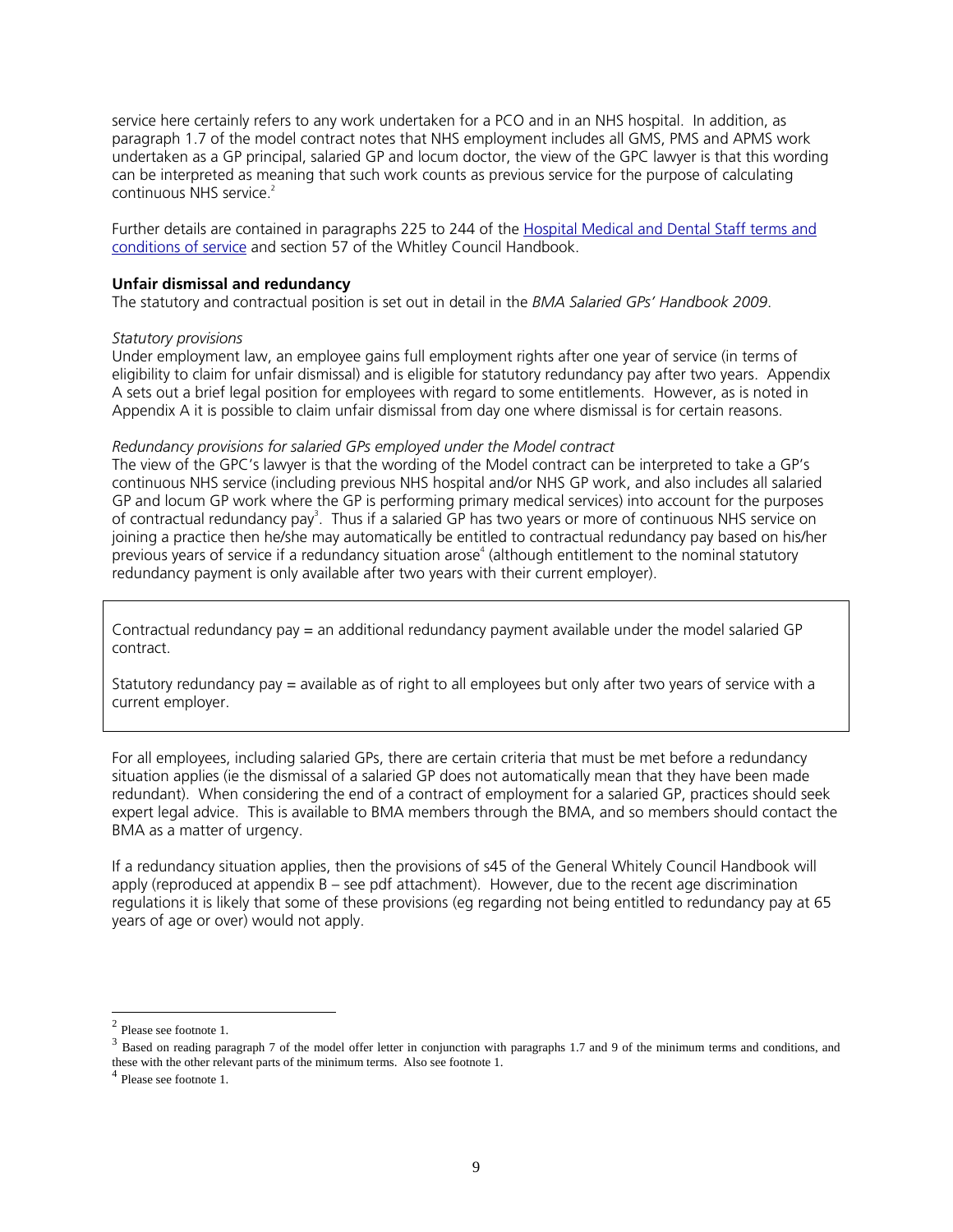*Unfair dismissal provisions for salaried GPs employed under the Model contract*  The GPC's legal view is that previous NHS service is not taken into account in determining a doctor's eligibility to claim unfair dismissal. However, as for all employees, the statutory provisions listed above will apply.

#### *Fixed term contracts*

Where a doctor is employed on a fixed term contract, they (as with other employees) already have basic employment rights and may acquire full employment rights after being employed for a period of one year or more. However, as is noted above, the ability to claim unfair dismissal for dismissals on certain grounds is available from day one.

Also, fixed term contracts for four years or more automatically means that the employee's contract is made permanent.

# **PMS and APMS salaried GPs**

It is not obligatory for PMS and APMS employers to offer the Model salaried GP contract. Nevertheless, the GPC recommends the Model contract (or improved terms) for all salaried GPs, regardless of their employer.

PMS and APMS GPs should seek to ensure that they receive at least the minimum, particularly the recognition of previous NHS continuous service.

# **Flexible Career Scheme, retainer scheme and returner scheme GPs**

Flexible Career Scheme (FCS), retainer and returner scheme GPs who are employed by a GMS practice or PCO since 1 April 2004 must be offered terms and conditions that are no less favourable than the agreed Model salaried GP contract. In addition these schemes have specific features, particularly regarding educational time, which should be taken into account.

The GPC has published a model contract [of employment for GP retainer scheme GPs.](http://www.bma.org.uk/employmentandcontracts/employmentcontracts/salaried_gps/contractretainerGP.jsp) This model contract uses the agreed and binding minimum model salaried GP contract as its basis, with amendments made to incorporate the terms of the scheme and offers some enhanced conditions for such doctors. Many PCOs/deaneries require GP practices who wish to employ a GP retainee to use the BMA model GP retainer contract.

The GPC also produced a model contract [of employment for FCS GPs](http://www.bma.org.uk/employmentandcontracts/employmentcontracts/salaried_gps/flexiblecontract.jsp) and is similar to the GP retainer scheme contract. As with the GP retainer model contract, many PCOs/deaneries required GP practices to use the BMA model FCS contract in order to be eligible for the funding. However, it should be noted the FCS scheme is no longer available to new recruits.

The retainer scheme and FCS are for fixed terms with regard to the funding received from the PCO by the employer. As a result, employers tend to offer the retainee/FCS GP a fixed-term contract for the period of the funding. While fixed-term contracts can legally exist, the consequences of being employed under a fixedterm contract for a period of one year or more means that an employee is entitled to full employment rights (ie acquires the right to claim for unfair dismissal, although it is possible to claim this for certain dismissals with under one year's employment). More details of this are set out in the *BMA's [Salaried GPs' Handbook](http://www.bma.org.uk/employmentandcontracts/employmentcontracts/salaried_gps/salariedgpbook.jsp?OpenDocument&Login)  [2009](http://www.bma.org.uk/employmentandcontracts/employmentcontracts/salaried_gps/salariedgpbook.jsp?OpenDocument&Login)*.

Also, any fixed-term contract should not be regarded as simply ending at the end of a fixed term period. It is still a dismissal in law. In addition, fixed term contracts for four years or more are automatically in law considered to be permanent. Nevertheless, we advise that salaried doctors on a fixed-term contract should apply formally to their employer for their contract to be made permanent.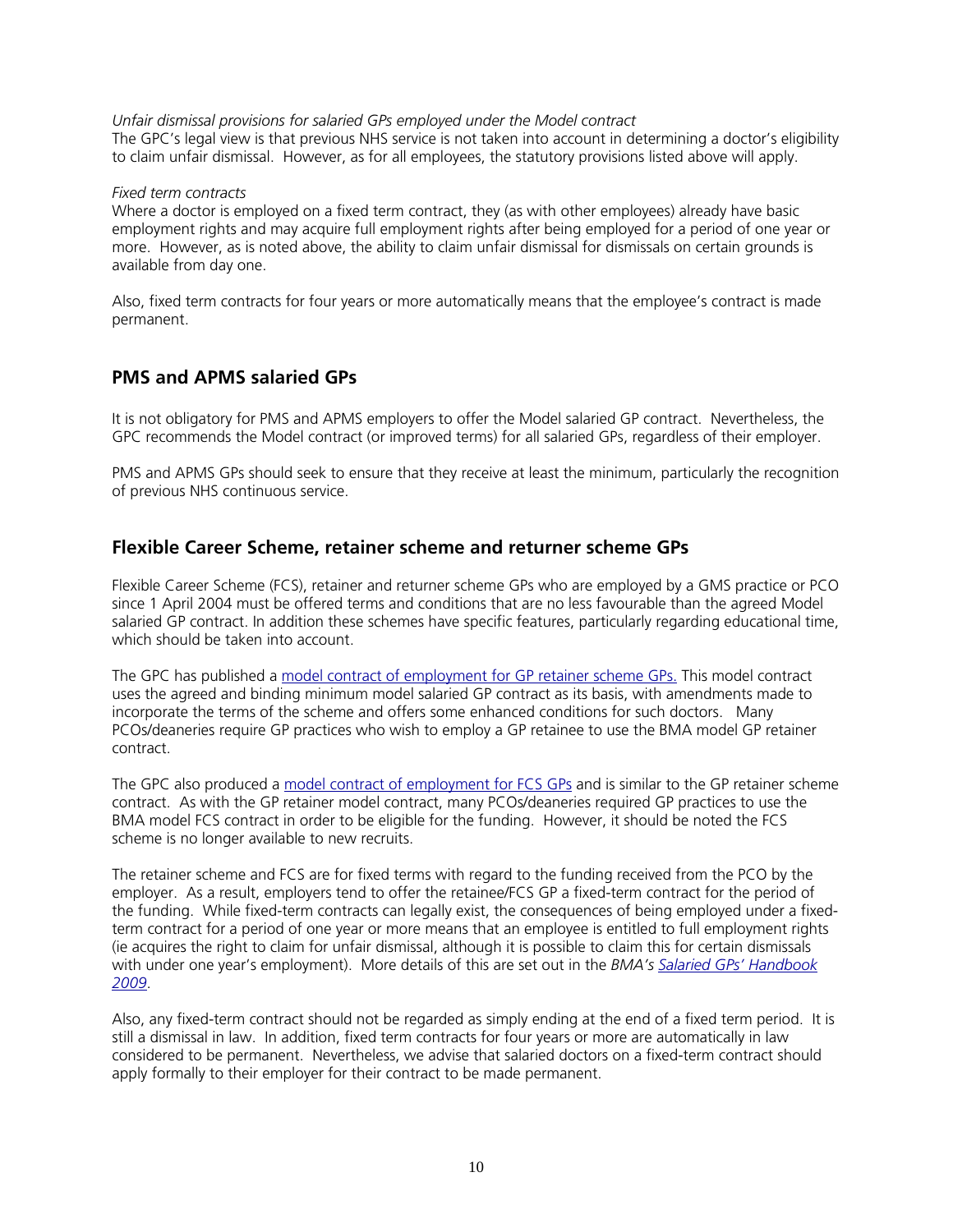Appendix A provides a summary of some of the legal entitlements for an employee. These apply equally to a salaried GP on a fixed term contract.

In addition, if a GP's employment contract uses the GPC model FCS contract or the GPC model retainer contract, then previous NHS service (eg NHS service prior to the current post) will be taken into account in determining your NHS continuity of service for:

- contractual redundancy pay
- contractual maternity pay
- contractual sick pay.

However, previous NHS service will not be used to calculate eligibility for statutory redundancy pay or for an unfair dismissal claim. Further details on continuity of service are detailed in earlier sections.

Where a salaried GP has been employed for at least one year, employers are obliged to ensure that they have a fair reason for dismissal and that a dismissal is reasonable in all the circumstances e.g. that they have followed the correct dismissal procedure. [Note: This is under the statutory disciplinary and dismissal procedure which is to be reviewed/replaced from 1 April 2009.] Our lawyer's view is that the withdrawal of funding may not on its own be a fair ground for dismissal, particularly if someone else is recruited to fill the vacant post. Consideration is likely to be given to the proportion of the previous funding received by the practice vis-à-vis the salary of the FCS/retainee GP. Obviously any possible ensuing problems will not materialise should the GP be retained by the practice in an equivalent salaried position. Salaried GPs and their employers are therefore advised to seek individual expert advice from the BMA (if a BMA member) should a problem arise.

For further information on redundancy and salaried GPs, please see the earlier section on this.

### **Risk management by the practice**

In the event that a salaried GP takes leave for maternity, paternity, adoption or sickness leave, their practice will typically employ locums to maintain the level of services that it normally provides. A practice's entitlements to the funding for such locums is detailed in the [Statement of Financial Entitlements \(SFE.](http://(www.dh.gov.uk/assetRoot/04/06/71/92/04067192.pdf) The SFE's suggested maximum locum payment to practices is currently £978.91 per week and up to £1500 per week after the second week of maternity, although PCOs have the discretion to pay more.

The provision for locum funding allows PCO discretion, with the SFE suggested condition that external locum GPs be employed to cover the work of the absent doctor and that full entitlements are paid to the absent doctor. The GPC continues to press the Departments of Health for more definitive entitlements to practices for locums covering maternity, paternity, adoption and sickness leave.

The GPC recommends the following actions:

- LMCs should discuss the local funding of locum arrangements with their PCOs to ensure that practices in their area will receive funding for locum cover of salaried GPs in the event of sickness, maternity, paternity, adoption or sickness leave
- practices should consider purchasing insurance for locum cover during sickness absence to cover all of their salaried GPs (and possibly other staff as well). This would ensure that a practice would not be out of pocket in the event that a salaried GP had to take sick leave.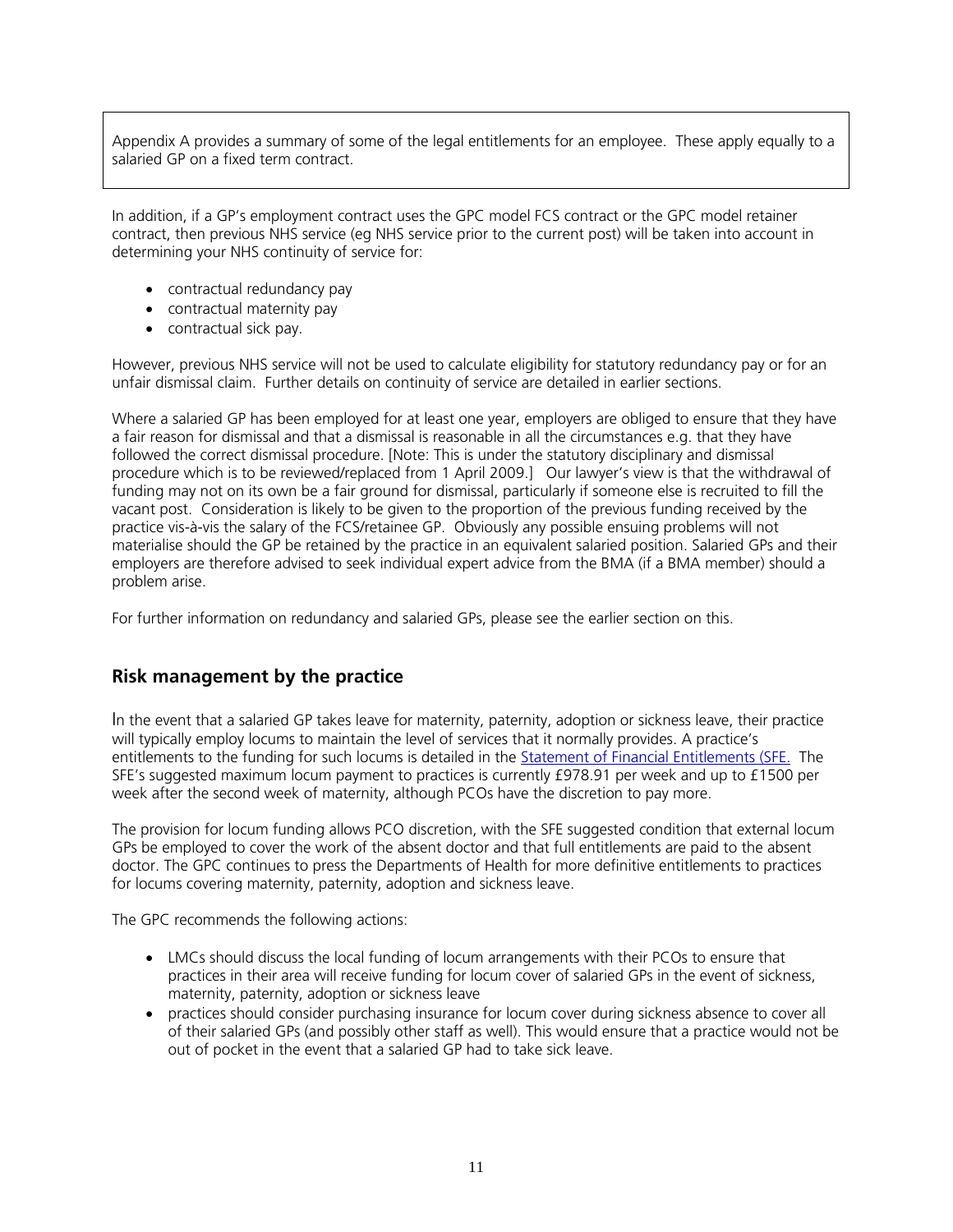# **Changing hours of work**

Some GP practices are looking to extend their opening hours following the introduction of the new extended access Directed Enhanced Service (DES). Details of the DES can be found in the GPC guidance note, *[Focus on](http://www.bma.org.uk/ap.nsf/Content/Focusextendaccess0408)  [Extended Access 2008/09.](http://www.bma.org.uk/ap.nsf/Content/Focusextendaccess0408)*

As noted under the 'Hours of work' section above, if a salaried GP is employed under the model salaried GP contract and the employer requests that the salaried GP to work different hours on a temporary basis, then if this is agreed the salaried GP will receive payment for this extra work based on a pro rata of their salary.

The following guidance is for salaried GPs and concerns where a permanent change to the salaried GP's terms and conditions is proposed.

1. If the employer wants to change your hours permanently, what should you do in the first instance? We would hope that your employer would have a meaningful discussion with you before reaching any decisions. Certainly communication, involvement and engagement is generally the key to practices managing any change successfully.

If the employer suggests changing hours, then we advise salaried GPs to ask the employer (if they do not do it automatically) to put the details of the proposal in writing so that you can consider this fully and can use this to take advice as necessary. We recommend that the proposal should include the following:

- whether the proposal is for an increase in the individual's working hours or a re-arrangement in working hours;
- a range of alternative options to consider (e.g. in terms of the hours available since some staff may be able to cover different hours);
- whether the new hours will include time for administration;
- the impact that the re-arrangement of hours will have on team meetings and the ability for clinicians to communicate;
- details of the support staff that would also be working with you during the new hours;
- practice security and insurance arrangements that will be in place if you are being asked to work late or at weekends;
- whether the remuneration will remain the same or will be at a higher rate to take account of any anti-social hours;
- whether the proposal is a for a temporary or a permanent change to working hours; and
- the timescale for responding to the proposal and what opportunities there will be to discuss this in a meeting.

#### 2. Could the permanent change in hours work for you?

The next step is for the salaried GP to consider the proposals fully. It may be that the proposed change to hours could work, or be rearranged to work, to your benefit. For example, if you can arrange childcare on a Saturday morning, then you may be able to negotiate that you start work later or leave earlier during the week. Alternatively you may prefer to start work later in the day and to work later in the evening.

In considering this, also bear in mind how the proposed change fits in with your professional development aspirations, your personal development plan and any actions agreed during your recent in-house performance review (internal appraisal).

Therefore, instead of rejecting immediately such a proposal it is worth at least considering whether it might be suitable for you and if so how you can make the proposed changes work for you. Of course, this will not be possible for everyone.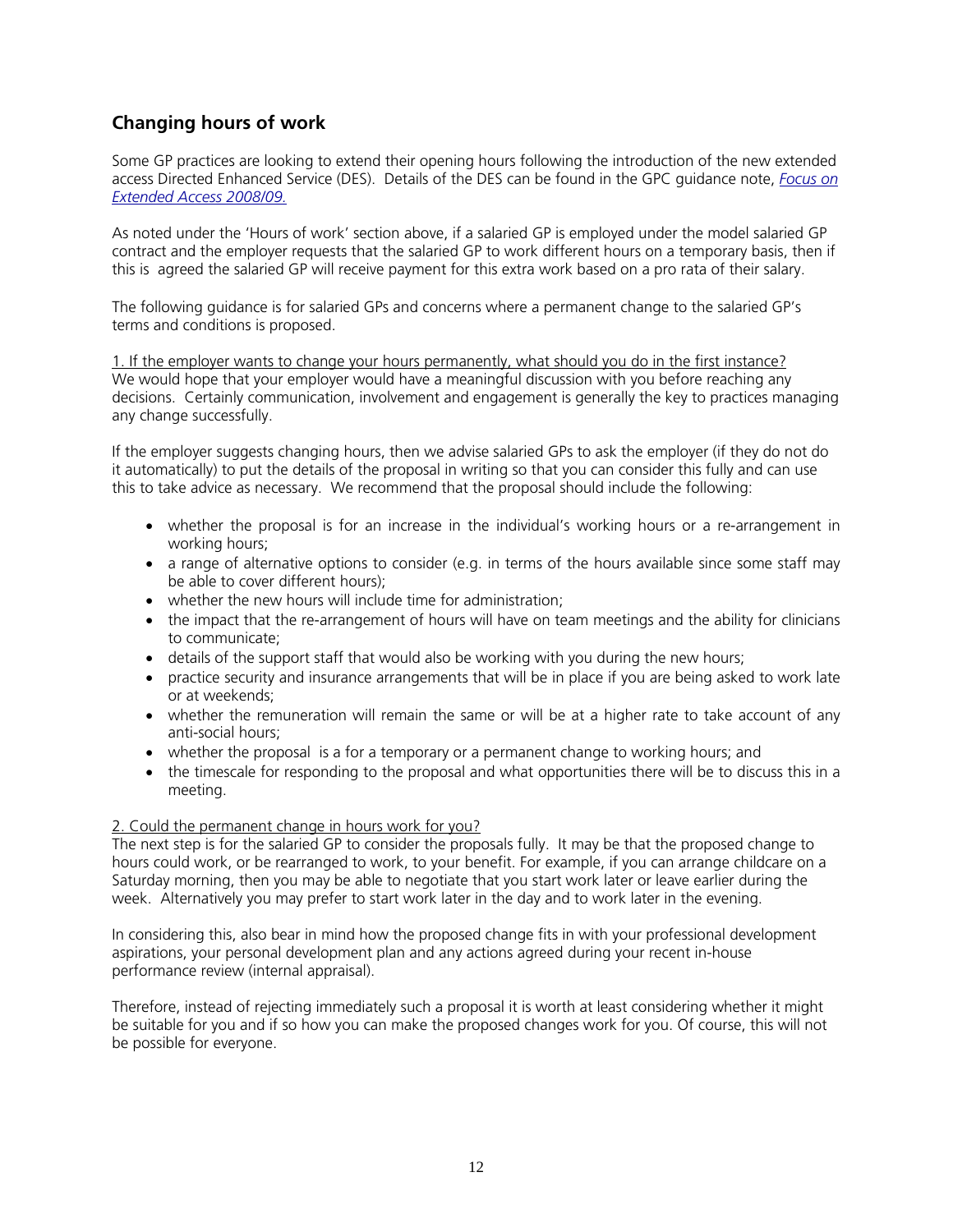#### 3. How your hours of work may be changed?

In considering whether to accept the changes proposed, you may wish to note the ways that an employer may amend your terms and conditions of employment within the law.

There are five main ways in which your terms and conditions can be changed:

- By explicit negotiated agreement between you and your employer.
- Where agreement is already contained within the contract prior to the change i.e. if there is a contractual right to vary the contract. For example, the contract may reserve the right to change the timings of hours of work subject to consultation. If your contract contains such a provision, the employer would not need subsequently to negotiate and agree any change to your hours with you (although it would be good practice for the employer to do this). It might, however, still be possible to object to the change if it is excessive or unreasonable. This will depend on the circumstances\*. To check whether your contract of employment contains such a term, BMA members should send their contract to the BMA.
- By collective agreement where the contract specifies that such changes will be incorporated. Again, to check whether your contract of employment contains such a contractual term please send it to the BMA.
- By performance of the contract if you work to the new hours then you could be deemed to have accepted a change by performance. Thus if a change occurs which a salaried GP is concerned about then the salaried GP needs to clarify with the employer that he/she is not agreeing to the change and should seek further advice from the BMA.
- By you being dismissed from your contract and then you being offered a new contract on different terms. This would only be expected to occur in extreme circumstances. The employee does not, however, need to accept the change and may be able to seek legal redress for the dismissal. Furthermore, where an employee is qualified<sup>5</sup> to make a claim for unfair dismissal the employer would have to show a fair reason (which may include business reorganisation/efficiency as 'some other substantial reason') and have acted reasonably.

It is also possible that, where a salaried GP is unable to change his/her hours, the employer may dismiss salaried GP without re-engaging him/her. As above, this is an extreme measure and legal redress may be available in such an instance if a fair reason is not given, the correct procedure for dismissal is not followed, or if adequate notice is not given.

\* While the national model salaried GP contract refers to undertaking additional work (as follows) this is not a contractual right to vary the contract:

"A *Practice may agree with the practitioner that he/she should undertake work which is not specified in his/her job plan by way of additional nominal sessions or fractions thereof. The extra session(s) shall be remunerated on a pro rata basis to a full-time practitioners` salary. Any such agreement shall be reviewed when required but at least annually and will be terminable at three months` notice on either side".* 

#### 4. Your response to the proposal

After considering the proposal, you should then carefully consider how you respond it. As in any negotiation, listening to the reasons for the change and engaging in the discussion is the key.

There may be parts of the proposal that you can support and other parts which you are unable to or which cause you concern. You should be clear about this in your response. For example, you may be willing in

<span id="page-13-0"></span><sup>&</sup>lt;sup>5</sup> To be qualified to make a claim of unfair dismissal on general grounds, an employee must have been employed by the same employer for at least one year. Claims of unfair dismissal on some special grounds, such as any form of unlawful discrimination, may be made from day one of employment.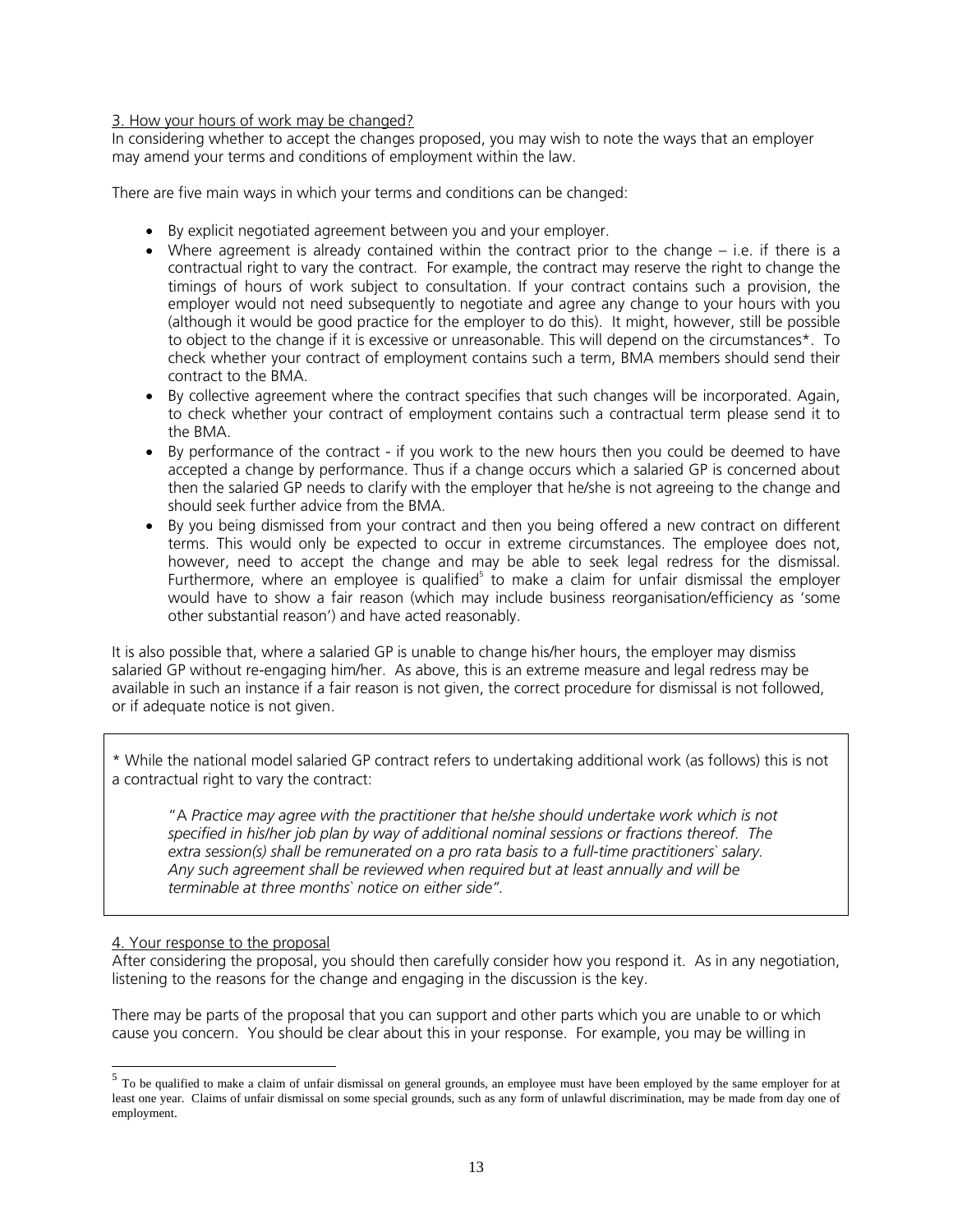principle to consider working longer one night a week, but the specific hours suggested are impossible. Or the timescale for meeting the change may be too short if, for example, you have childcare cover to arrange.

Alternatively you may be unable to change your working hours at all. We recommend that in the first instance you explain to your employer your reasons for this – for example, for family/childcare reasons.

If you cannot accept the proposal as it stands or are unable to accept it at all, then by specifying your reasons when you respond may enable your employer to seek other GPs to cover the new hours and/or consider revising their proposals.

5. What if you cannot change your hours and your employer insists on a change?

If your employer is not willing or able to consider changing the proposal, then BMA members should contact the BMA immediately for individual expert advice on how to handle the particular situation and to discuss options.

#### 6. What if you agree to a change to your hours of work?

If you agree to your hours being changed, then you should request a draft revised contract of employment and a draft new job plan. We advise that you have these checked prior to working to the new arrangements. BMA members should contact the BMA immediately so that the proposed revision to their contract and job plan can be checked.

# **Negotiating your salary**

The following is designed to assist **all** salaried GPs to negotiate their salary.

#### *Annual pay uplifts*

The GPC recommends that all salaried GPs should ensure that they will receive an annual pay uplift (e.g. at least in line with inflation, and if appropriate in line with the Government's decision on the pay of general practitioners following the recommendation of the Doctors' and Dentists' Review Body). Salaried GPs may also want to ensure that they receive a separate annual pay increment to recognise and reward your experience. The details of how your annual pay uplift and any other increase will be calculated should be included in the written contract of employment.

Given that salaried GPs are generally regarded as adding to the quality of services provided by practices, this should be taken into consideration when negotiating salary and future uplifts. Options for achieving this include a percentage increase or bonus payment in addition to the standard annual and incremental uplifts to reflect your contribution to the practice's achievement under the Quality and Outcomes Framework (QoF) and/or other added value that the salaried GP brings to the practice. We are aware of some employers which have already committed to reward all their staff with a bonus payment in line with the practice's overall achieved or anticipated QOF points.

*Factors to consider when negotiating your salary*  The following factors may influence your salary:

- the length of your previous NHS service (this includes hospital based work)
- the length of your previous GP service (this includes work as a GP locum, GP principal, GP retainer, flexible career scheme GP, salaried GP, etc)
- the type of work which you have previously undertaken
- your qualifications (eg MRCGP or specialist accreditation)
- the type of work which you will be required to undertaken in the salaried GP post
- the hours of work and the composition of your job plan in the salaried GP post
- whether you will be required to work any additional hours or sessions, for example to cover absent colleagues, possible teaching sessions or to attend practice meetings if held outside your normal working hours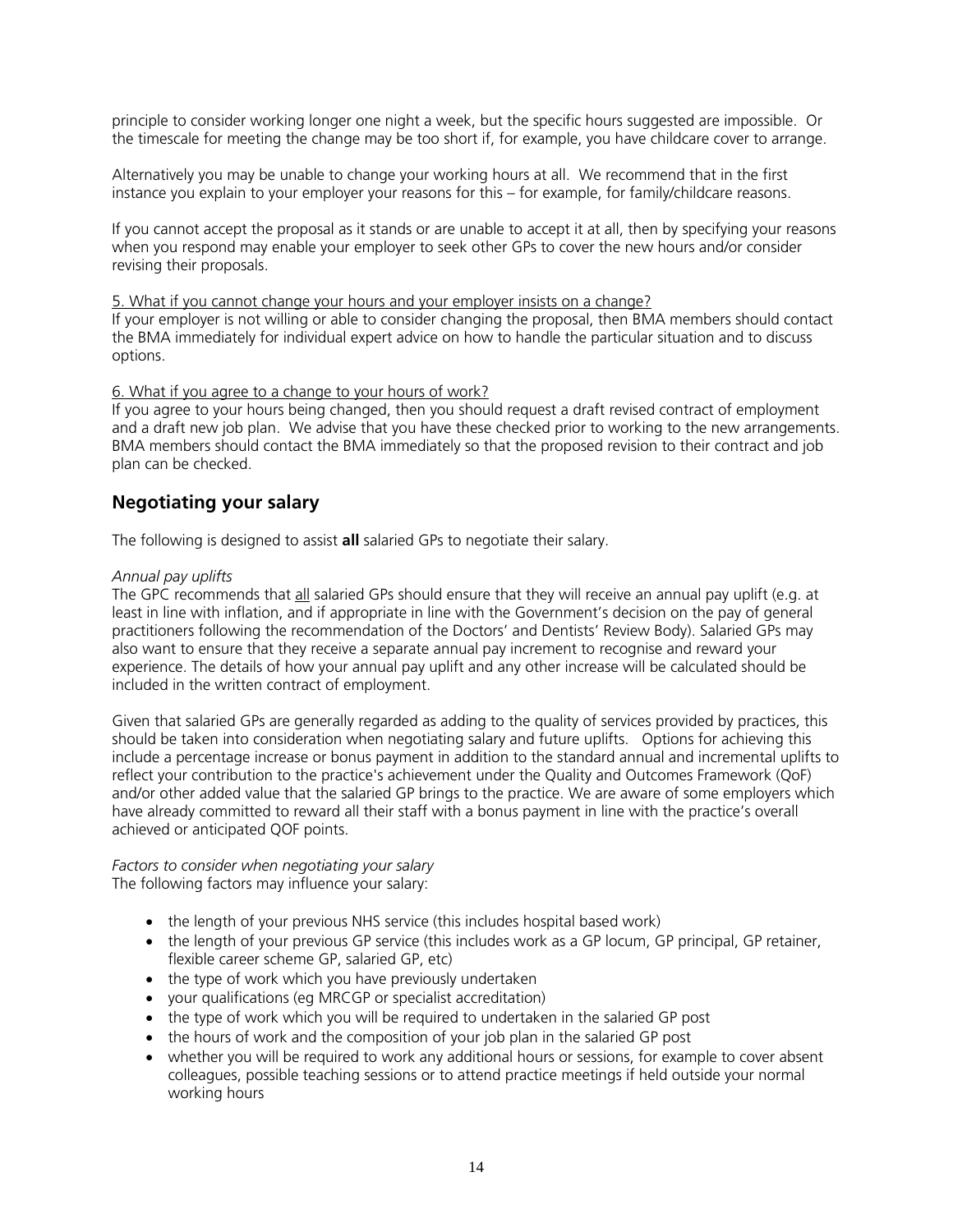- whether you will be required to undertaken any out-of-hours work
- whether mileage incurred as part of duties is taken into account
- whether additional expenses incurred by you are taken into account, for example medical defence organisation subscriptions, BMA and/or Royal College of General Practitioners (RCGP) membership fees, use of mobile phone whilst working
- whether your employer contributes to the LMC levy. If so then you are an LMC member. If the employer does not contribute, then you may be required to make an individual membership payment to the LMC in order to be a member, and this should be taken into account when negotiating your salary.
- whether you will receive paid study leave
- whether you will receive protected and paid time for continuing professional development during normal working hours
- market forces (ie the demand for salaried GPs in the area, as well as the supply of potential salaried GPs)
- the cost of living in the area
- whether you will receive a bonus payment, and if so how much
- by what method your salary will be increased each year and the amount that you are likely to receive.

Given that every GP has different experience and every post has a different set of requirements and job specification, it is impossible for us to advise you on the exact salary that you can expect to achieve. Nonetheless we would strongly advise you not to undersell yourself and to weigh up different offers before making your final decision. As stated above, the salary of full-time GPs employed by a GMS practice or a PCO must not be below, but can be above, the basic salary range. We recommend that PMS and APMS salaried GPs also do not accept less than this basic minimum salary.

# **Frequently asked questions**

- **Q** Can I be a member of the NHS superannuation scheme as a salaried GP?
- **A** Yes. Check that your employer is recognised by the Pensions Agency as an 'NHS Employer' and see the earlier section on pensions.
- **Q** As a salaried GP am I eligible for seniority payments?
- **A** Salaried GPs are not eligible for seniority payments under the Statement of Financial Entitlements (SFE). Under the SFE seniority payments are only paid to GP contractors, not salaried GPs. For guidance on achieving additional uplifts to your salary, please see the guidance above on negotiating salary.
- **Q** Will there be national terms and conditions for GPs with special interests (GPwSIs)?
- **A** It is difficult to define GPwSIs precisely although the RCGP has attempted to define such roles. Salaried GPs with specialist roles who are GMS practice or PCO employed must receive at least the minimum terms and conditions of service as set out in the Model salaried GP contract. The GPC recommends that those who are PMS or APMS employed should also receive at least those minimum terms.

# **For further information**

BMA members can obtain individual expert advice from the BMA. Email: [support@bma.org.uk](mailto:support@bma.org.uk)  Telephone: 0300 123 1233